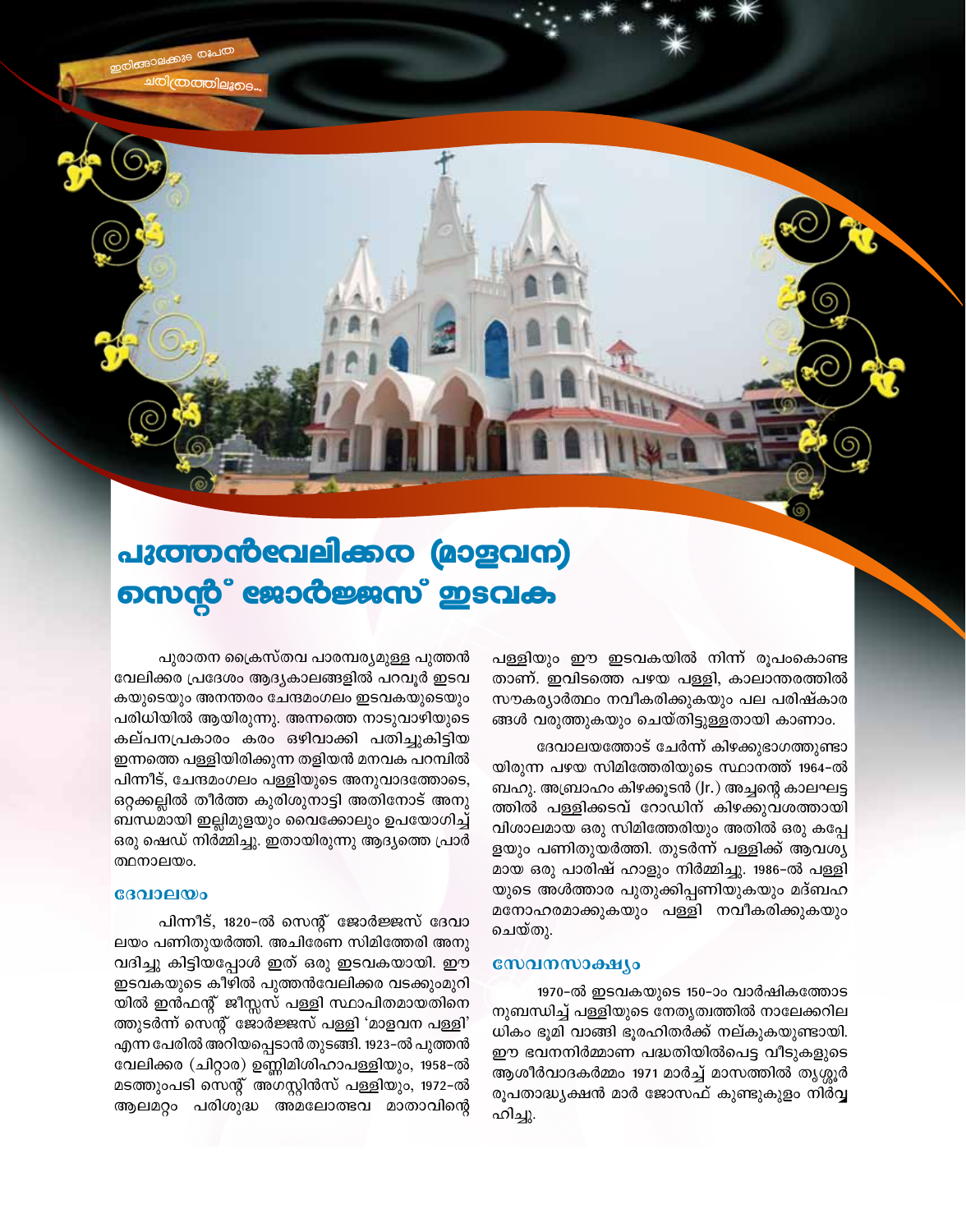

(അങ്ങാടി)





വി. ചെറുപുഷ്പം കഷേള, എളന്തിക്കര

ത്തിക പുരോഗതിക്കുവേണ്ടി പള്ളിയിൽ നിന്ന് പണി കഴിപ്പിച്ചിട്ടുള്ളതാണ് സെന്റ് ജോർജ്ജ് ഷോപ്പിംഗ് കോംപ്ലക്സ്.

### എൽ.പി. സ്ക്കൂൾ

പള്ളിയോട് ചേർന്ന് പള്ളിക്കൂടം എന്ന ആശ യമനുസരിച്ച് അറിവിന്റെയും നെറിവിന്റെയും ബാല പാഠങ്ങൾ ക്രിസ്തീയാന്തരീക്ഷത്തിൽ പകർന്നു കൊടുക്കാൻ സേക്രഡ് ഹാർട്ട് ഓഫ് ജീസ്സസ് എൽ.പി. സ്ക്കൂളിന് 1926–ൽ തുടക്കമായെങ്കിലും 1931– ൽ ആണ് ഇത് ഒരു പൂർണ്ണ എൽ.പി. സ്ക്കൂളായി തീർന്നത്. 1976-ൽ ഇതിന്റെ ശാഖയായി പുത്തൻവേലി പള്ളി യോട് ചേർന്ന് ആരംഭിച്ച ഇൻഫന്റ് ജീസ്സസ്, കാലാ



വൈദിക മന്ദിരം

## കപ്പേളകൾ, കോംപ്ലക്സുകൾ

പള്ളിയുടെ ആദ്യകാലങ്ങളിൽ സ്ഥാപി തമായ, ഏറ്റവും പുരാതനമായി അറിയപ്പെടുന്ന പള്ളിക്കടവിലുള്ള വി. കൊച്ചുത്രേസ്യയുടെ കപ്പേള 2002- ൽ അമലോത്ഭവമാതാ യുണിറ്റിന്റെ സഹക രണത്തോടെ പുതുക്കിപ്പണിതു. ഈ ഇടവകക്കാര നായ പാലാട്ടി ഔസേഫ് പൊറിഞ്ചുവിന്റെ സംഭാ വനയാണ് 1985-ൽ പള്ളിയുടെ കിഴക്കുഭാഗത്ത് മാളവന ജംഗ്ഷനിലുള്ള വി. യൗസേപ്പിതാവിന്റെ എളന്തിക്കര ജംഗ്ഷനിലുണ്ടായിരുന്ന കപ്പേള. (നാലുവഴി) കപ്പേള 1988-ൽ എളന്തിക്കര സമുദായം ഇടവകപ്പള്ളിക്ക് വിട്ടുകൊടുക്കുകയും തത്സ്ഥാനത്ത് വി. കൊച്ചുത്രേസ്യയുടെ നാമധേയത്തിലുള്ള കപ്പേ ളയും ഷോപ്പിംഗ് കോംപ്ലക്സും പള്ളിയിൽ നിന്ന് നിർമ്മിക്കുകയും ചെയ്തു. പയ്യപ്പിള്ളി പളങ്കൻ ട്രസ്റ്റ് 1996-ൽ നിർമ്മിച്ച് പള്ളിക്ക് നല്കിയതാണ് ഫെറി യിലെ സെന്റ് സെബാസ്റ്റ്യൻസ് കപ്പേള. വട്ടേക്കാട്ട് കുന്നിലെ സെന്റ് ജോസഫ് കപ്പേള നസ്രത്ത് യൂണിറ്റ് പിന്നീട് പള്ളിക്ക് നല്കിയതാണ്. ഇടവകയുടെ സാമ്പ



സെന്റ് ജോസഫ്, പള്ളിനട

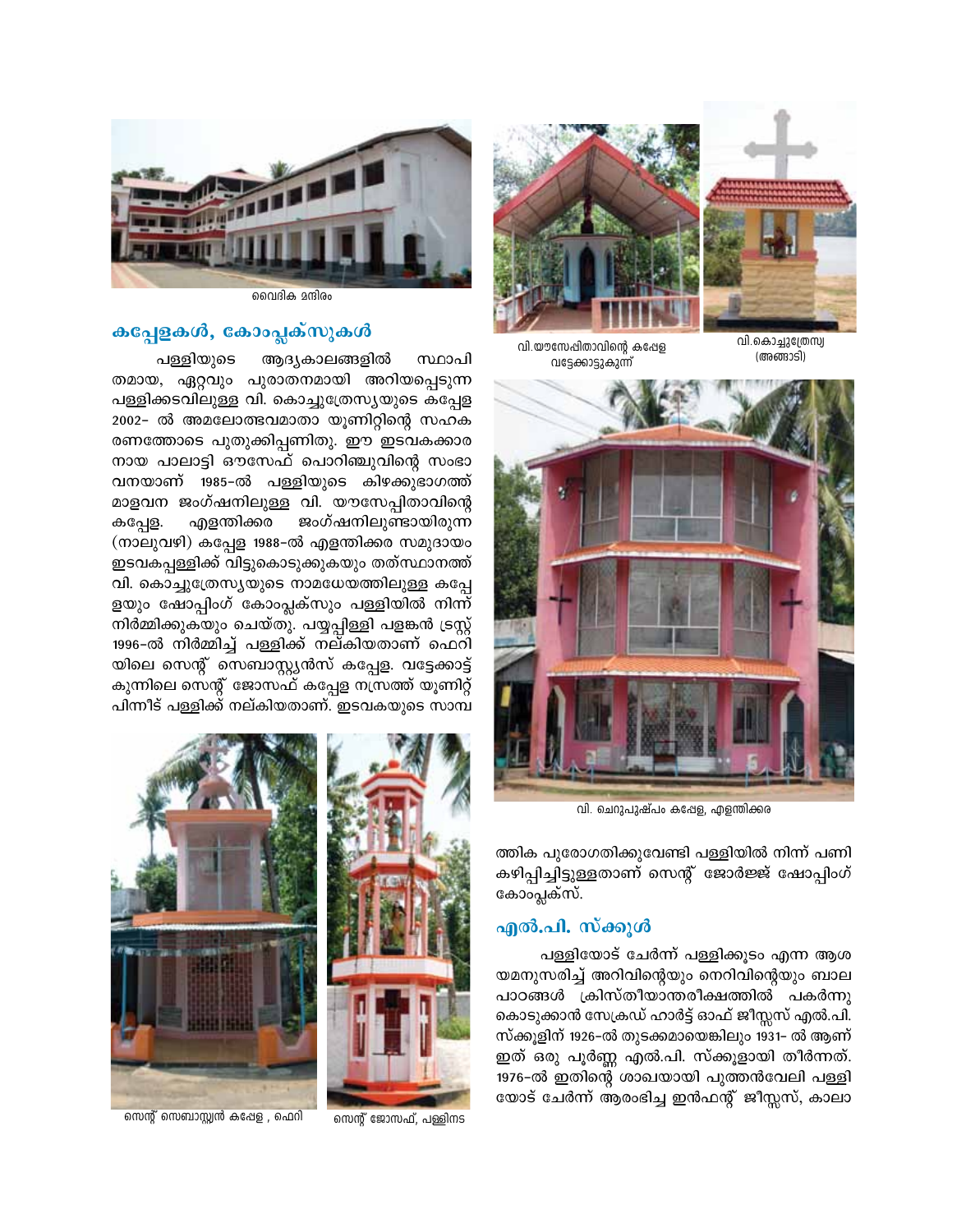കയിൽ 2003-ൽ സ്ഥാപിതമായി. സി.എം.ഐ. ദേവമാതാ പ്രോവിൻസിന്റെ കീഴിൽ ദീർഘകാലം പ്രവർത്തിച്ചി രുന്ന സെന്റ് ജോസഫ് ഭവൻ (സി.എം.ഐ. ഹൗസ് & ബോയ്സ് ഹോം) അവർ നിർത്തലാക്കിയ സ്ഥലത്താണ് കോൺവെന്റ്. മഠത്തിന്റെ കീഴിൽ നഴ്സറി സ്ക്കൂളും സെന്റ് ജോസഫ്സ് ബാലികാഭവൻ എന്ന സ്ഥാപനവും പ്രവർത്തിച്ചുവരുന്നു.

### കൂടുംബസമ്മേളനം, സംഘടനകൾ

ഇടവകയുടെ മതബോധന പ്രവർത്തനങ്ങളും 1990–ൽ ബഹു. ജോസ് മഞ്ഞളിയച്ചന്റെ കാലത്ത് ആരം ഭിച്ച കുടുംബയൂണിറ്റുകളും ഇടവകയെ ചൈതനൃപൂർ ണ്ണവും സജീവവുമാക്കുന്നു. വിവിധ സംഘടനകൾ ഇടവകയെ പ്രവർത്തനനിരതമാക്കുന്നു. സി.എൽ.സി. സംഘടന പള്ളിയുടെ കിഴക്കുഭാഗത്ത് കപ്പേളയ്ക്കു സമീപം പൊതുജനങ്ങൾക്കുവേണ്ടി വെയിറ്റിങ്ങ് ഷെഡ് സംഭാവന ചെയ്തു. വിൻസെന്റ് ഡി പോൾ സൊസൈറ്റിയുടെ കീഴിൽ ഒരു വെൽഡിങ്ങ് സെന്റർ സ്വന്തം സ്ഥലത്ത് പ്രവർത്തിച്ചിരുന്നു. പിന്നീട് 2000– ൽ പ്രസ്തുത സ്ഥലം ചാരിറ്റി കോൺവെന്റിന് ദാനമായി നല്കി. അൾത്താര ബാലസംഘം, 1983 ഒക്ടോബ റിൽ രൂപംകൊണ്ട മാതൃസംഘം 2001-ൽ ചാരിറ്റ ബിൾ സൊസൈറ്റിയായും എസ്.എസ്.ഐ.യൂണി റ്റായും രജിസ്റ്റർ ചെയ്ത് വിവിധ കർമ്മപരിപാടികളിൽ വ്യാപൃതരായിരിക്കുന്നു.

### പ്രസ്ഥാനങ്ങൾ

1958-ൽ സ്ഥാപിതമായ സെന്റ് ജോർജ്ജസ് വിവാഹസഹായനിധിയും 1994-ൽ ആരംഭിച്ച സെന്റ് ജോർജ്ജ് സോഷ്യൽ ഫോറവും ഇടവകയുടെ വളർച്ച യിൽ ഗണ്യമായ പങ്ക് വഹിക്കുന്നു.

### നവീന ദേവാലയം, വൈദികമന്ദിരം

ഇടവകയിലെ കുടുംബങ്ങളുടെ എണ്ണം ക്രമേണ വർദ്ധിച്ചപ്പോൾ പള്ളി പുതുക്കി പണിയു ന്നതിന് ശ്രമങ്ങളാരംഭിച്ചു. അതിനുവേണ്ടി ബഹു. പോൾ പയ്യപ്പിള്ളിയച്ചൻ, ബഹു. ബെന്നി കല്ലേലി അച്ചൻ എന്നിവർ പ്രവർത്തനം ആരംഭിച്ചു. ബഹു. ബെന്നിയച്ചന്റെ നേതൃത്വത്തിലാണ് ഇടവകയുടെ മുഖ മൊഴിയായ "സാൻ ജ്യോതിസ്" പാരിഷ് ബുള്ളറ്റിൻ പ്രസിദ്ധീകരണം ആരംഭിച്ചത്.

2005-ൽ ബഹു. ബെൻസി ചീനാൻ അച്ചൻ പള്ളിപണിക്കുവേണ്ടിയുള്ള ഫണ്ടുശേഖരണം വിപുല മാക്കി. 2006 ഏപ്രിൽ 23–ന് അഭിവന്ദ്യ ജെയിംസ് പഴയാ റ്റിൽ പിതാവ് പുതിയ ദേവാലയത്തിന്റെ കല്ലിടൽ കർമ്മം നിർവ്വഹിച്ചു. 2008-ൽ നവീന വൈദികമന്ദിരവും ഹാളും ബിഷപ്പ് വെഞ്ചിരിച്ചു. 2009 ജനുവരി 4–ന് ദേവാലയ പ്രതിഷ്ഠാകർമ്മം നടത്തുകയും ചെയ്തു.



സേക്രഡ് ഹാർട്ട് ഓഫ് ജീസ്സസ് എൽ.പി. സ്ക്കൂൾ

ന്തരത്തിൽ സ്വതന്ത്ര എൽ.പി. സ്ക്കുളായിത്തീർന്നു. 2001–ൽ സ്ക്കൂളിന്റെ പ്ലാറ്റിനം ജൂബിലി സ്മാരകമായി സ്റ്റേജും തിരുഹൃദയരൂപവും സ്ഥാപിച്ചു. 2008-ൽ മലയാളം മീഡിയത്തിനു പുറമെ ഇംഗ്ലീഷ് മീഡിയം ഡിവിഷനുകളും ആരംഭിച്ചിട്ടുണ്ട്.

### ചാരിറ്റി കോൺവെന്റ്

സെന്റ് വിൻസെന്റ് ഡി പോൾ സൊസൈ റ്റിയുടെ വകയായി എളന്തിക്കരയിൽ ഉണ്ടായിരുന്ന സ്ഥലം കോൺഗ്രിഗേഷൻ ഓഫ് സിസ്റ്റേഴ്സ് ഓഫ് ചാരിറ്റി എന്ന സന്യാസിനീസമൂഹത്തിന്റെ ഡി പോൾ പ്രോവിൻസിന് ദാനമായി നല്കുകയും 2000-ൽ മഠം സ്ഥാപിക്കുകയും അതിനോടുചേർന്ന് നഴ്സറി സ്ക്കൂൾ പ്രവർത്തിക്കുകയും ചെയ്യുന്നു.



ചാരിറ്റി കോൺവെന്റ് (സി.എസ്.സി.)

## പ്രേഷിതാരാം സിസ്റ്റേഴ്സ്

കാലടി ആസ്ഥാനമായി പ്രവർത്തിക്കുന്ന കോൺ ഗ്രിഗേഷൻ ഓഫ് പ്രേഷിതാരാം സിസ്റ്റേഴ്സിന്റെ മഠം – ഇരിങ്ങാലക്കുട രൂപതയിലെ ആദ്യത്തെ മഠം – ഈ ഇടവ



പ്രേഷിതാരാം കോൺവെന്റ്